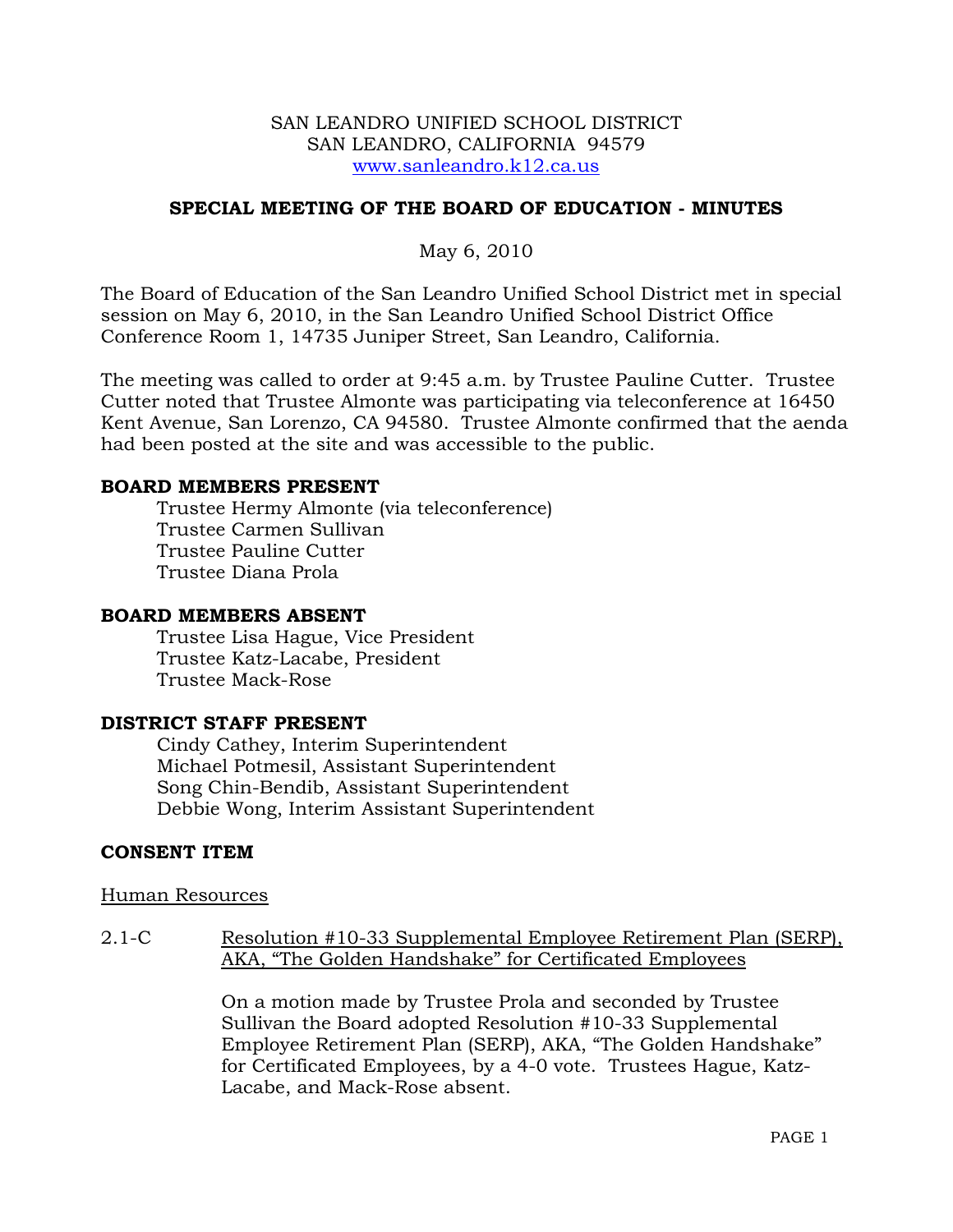# **ACTION ITEMS**

## Facilities and Construction

5.1-A Approve the Name Change of the New  $9th$  Grade Campus from San Leandro High School Fred Korematsu Campus to San Leandro High School Fred T. Korematsu Campus

> On a motion made by Trustee Prola and seconded by Trustee Sullivan, the Board approved the name change of the New 9th Grade Campus from San Leandro High School Fred Korematsu Campus to San Leandro High School Fred T. Korematsu Campus, by a 4-0 vote. Trustees Hague, Katz-Lacabe, and Mack-Rose absent.

5.2-A Approve the Monument Signage Change for the New  $9th$  Grade Campus from San Leandro High School Fred Korematsu Campus to San Leandro High School Fred T. Korematsu Campus

> On a motion made by Trustee Prola and seconded by Trustee Sullivan, the Board approved the monument signage change for the New 9th Grade Campus from San Leandro High School Fred Korematsu Campus to San Leandro High School Fred T. Korematsu Campus, by a 4-0 vote. Trustees Hague, Katz-Lacabe, and Mack-Rose absent.

5.3-A Approve the Classroom Building and Gymnasium Signage at the San Leandro High School Fred T. Korematsu Campus

> On a motion made by Truste Prola and seconded by Trustee Sullivan, the Board approved the classroom building and gymnasium signage at the San Leandro High School Fred T. Korematsu Campus, by a 4-0 vote. Trustees Hague, Katz-Lacabe, and Mack-Rose absent.

# **PUBLIC TESTIMONY ON NON AENDA ITEMS**

None

## **BOARD MEMBER COMMENTS**

None